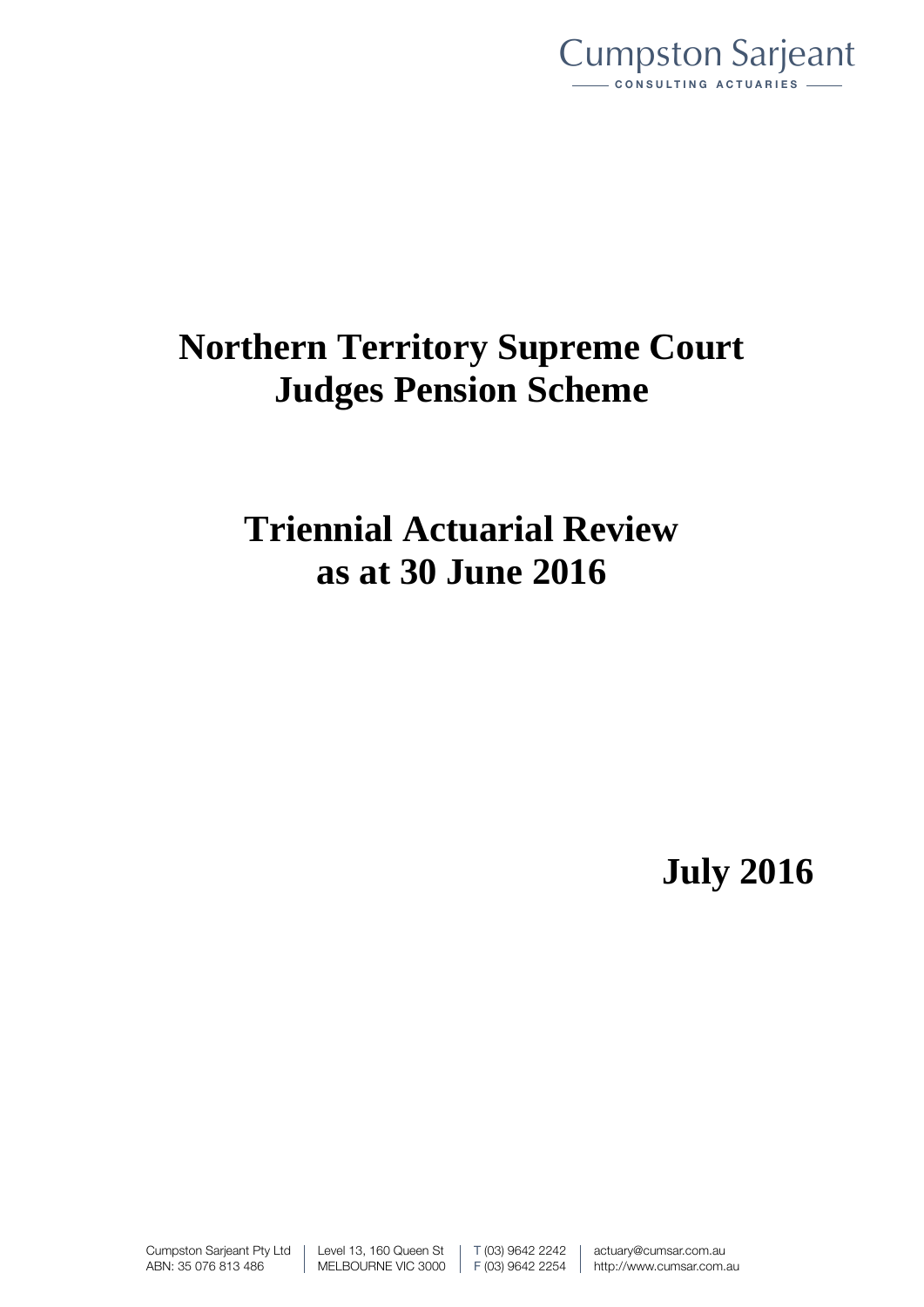# **Judges Pension Scheme Triennial Actuarial Review as at 30 June 2016**

# **1. Introduction**

I have been asked to perform an actuarial review of the Supreme Court Judges Pension Scheme as at 30 June 2016 by Sarah Rummery, the Commissioner of Superannuation, in her letter of 4 May 2016. It is the seventh such review. The previous review was conducted by me as at 30 June 2013, and presented in a report dated 25 July 2013.

This report complies with relevant parts of Professional Standard 400 and Professional Standard 402 of the Institute of Actuaries of Australia.

# **2. Background**

The rules of the scheme are set out in the Supreme Court (Judges Pension) Act 1980. The scheme provides pension benefits to retired judges and reversionary pensions to their widow(er)s. Pensions increase over time in line with judicial salaries. Details of the benefits provided are outlined in Appendix 1. The scheme is open to new members. No contributions are payable by members and benefits are met from the Consolidated Revenue Fund, so there is no fund of assets. Death and invalidity benefits are self-insured, as is appropriate.

Tax is not paid on either investment income or contributions, so all benefits come from an untaxed source.

Some current members of the scheme have accrued surcharge debts. Surcharge tax no longer applies to further benefit accruals, but the existing debts will remain until the members exit from service, at which point the debts will be recovered from the members' benefits.

The scheme has no Trustees and is administered by Department of Justice.

The scheme does not provide any benefit on resignation before reaching pension entitlement. A separate Superannuation Guarantee benefit is provided from NT Supplementary Superannuation Scheme (NTSSS) in such circumstances, although for reasons of completeness and simplicity it may be desirable to consolidate all benefits within this scheme.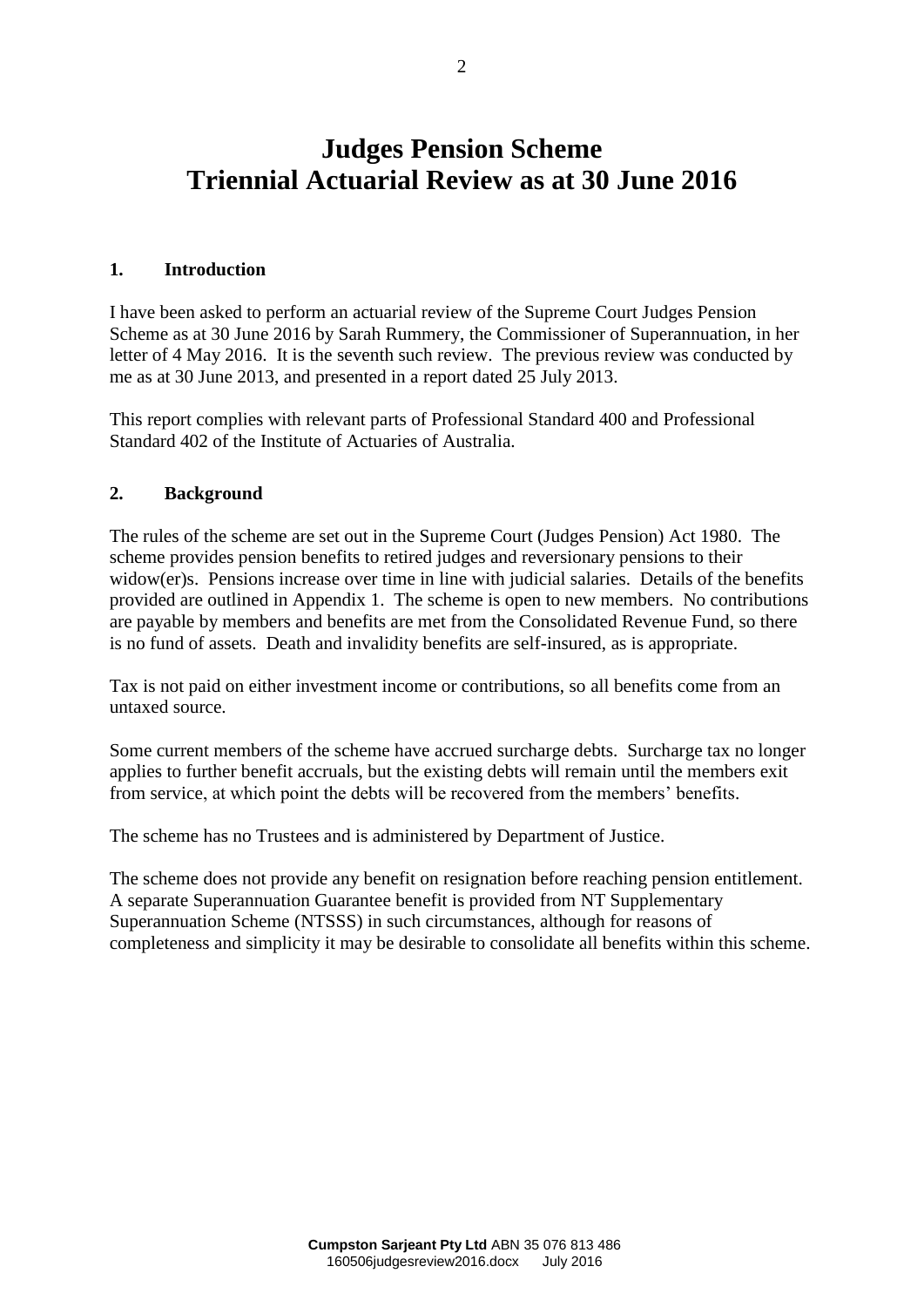# **3. Data**

I have been provided with details at 30 June 2016 of members and pensioners, including recent remuneration rulings; as well as details of payments over the last 3 years. The data is consistent with previous data and I am satisfied that it is suitable for valuation purposes.

There are 8 members – the Chief Justice, 5 judges, the Solicitor General and the Director of Public Prosecutions. Salaries are the same except that the Chief Justice receives about 10% more. The salary for judges has increased over the last three years by 4.5% (an annual rate of 1.5%), from \$402,880 at 30 June 2013 to \$420,810 at 30 June 2016.

During the review period there were no changes to membership for serving Judges, and no promotional salary increases. It has been announced that the Chief Justice will be retiring on 5 July 2016, to be replaced in that role by the current Solicitor General (an existing member of this scheme) from 6 July. The new Solicitor General has been announced, and will be a new member to the scheme in the 2016/17 financial year.

| Age at entry | Number | Duration of service | Number |
|--------------|--------|---------------------|--------|
| 40-49        |        | $0 - 3$             |        |
| 50-54        |        | $3-6$               |        |
| 55-59        |        | $6 - 10$            |        |
| 60-64        |        | $10+$               |        |

The current age and duration structure is shown in the following table.

Of 12 former judges, 7 retired at or before age 65. The sample is very small but it seems that Judges in the Northern Territory have in the past tended to retire well before the maximum retirement age, once the retirement pension becomes available. Of current serving members, the earliest retirement point has already been reached by two, three will reach ten years' service and be eligible to retire in their 60's, two will only be eligible to retire with a pension on reaching age 70, and one will be eligible to receive a pension on reaching age 60.

At 30 June 2016 there were 12 former judges (average age 76) and 2 spouses (average age 68) receiving pensions. One pensioner died during the last three years, the first death of a pensioner in the last twenty years.

|         | Denent payments to pensioners over the last decade are summarised below. |        |         |                         |        |  |
|---------|--------------------------------------------------------------------------|--------|---------|-------------------------|--------|--|
| Year    | Pension payments<br>ŚΜ.                                                  | Change | Year    | Pension payments<br>\$M | Change |  |
| 2006/07 | 1.3                                                                      | 12%    | 2011/12 | 2.7                     | 10%    |  |
| 2007/08 | 1.5                                                                      | 14%    | 2012/13 | 3.2                     | 18%    |  |
| 2008/09 | 1.7                                                                      | 9%     | 2013/14 | 3.2                     | 3%     |  |
| 2009/10 | 2.0                                                                      | 20%    | 2014/15 | 3.2                     | 0%     |  |
| 2010/11 | 2.4                                                                      | 23%    | 2015/16 | 3.1                     | $-4%$  |  |

|  |  | Benefit payments to pensioners over the last decade are summarised below. |  |
|--|--|---------------------------------------------------------------------------|--|
|  |  |                                                                           |  |

Payments made to pensioners have decreased slightly during the last three years, with low pension growth more than offset by a decrease due to a pensioner death in the interim. Pension payments are expected to grow slowly in coming years, as there are few expected retirements. The level of payments is consistent with the valuation data.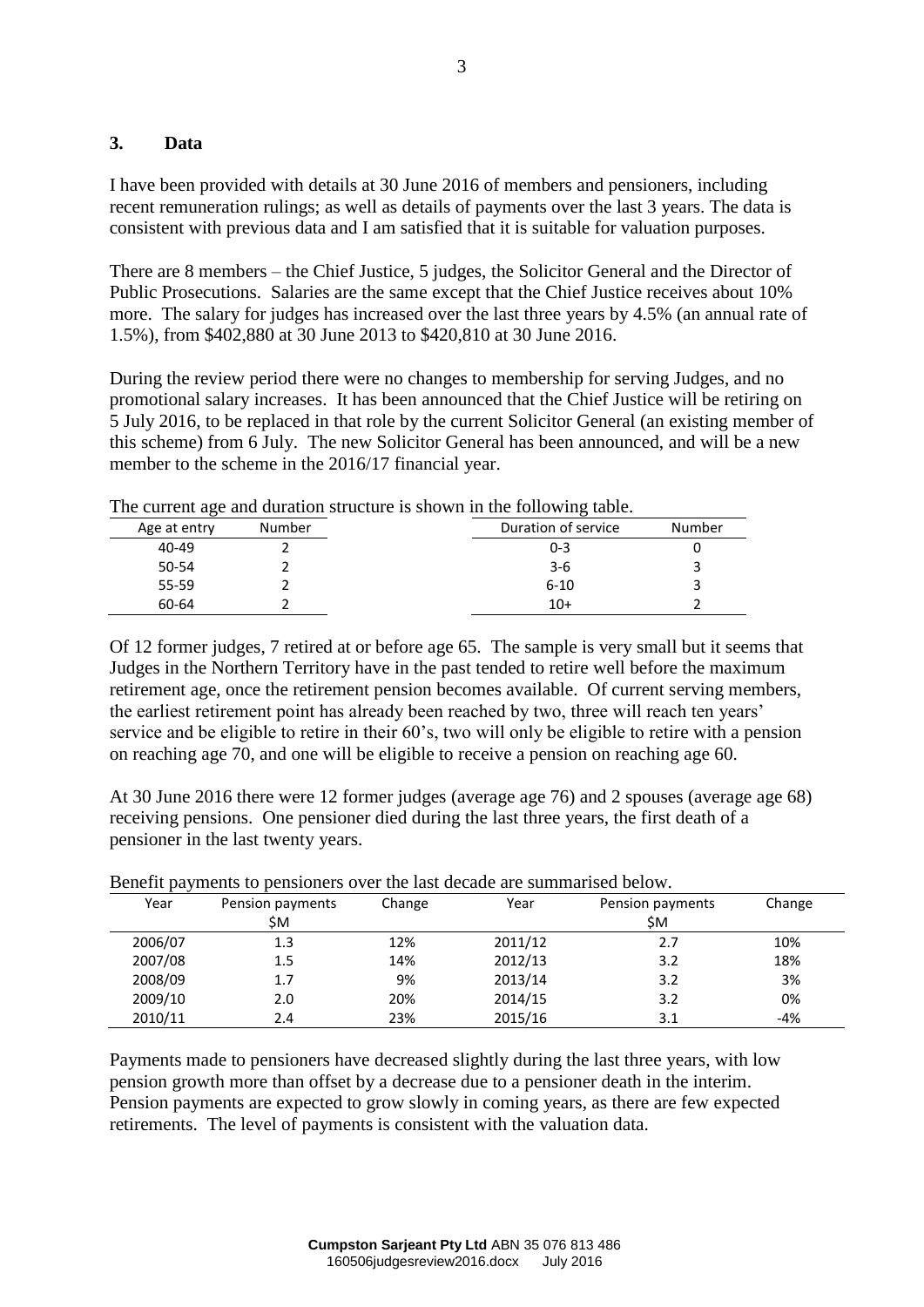# **4. Valuation Assumptions**

# Economic assumptions

In order to assess the values of future payments it is necessary to allow for the likely extent of future salary increases and also to discount future amounts back to a present date value. NT Treasury currently assumes salary growth of 3.0% for 2016/17 and 4.0% per annum thereafter, and a CPI growth rate of 2.0% per annum. These assumptions are broadly consistent with external forecasts, although the salary growth assumption is slightly above recent very low growth. I am satisfied that these are reasonable assumptions for valuation purposes for this scheme. I have adopted 4.0% per annum, but with a lower rate of 3.0% in 2016/17, as the wage and pension growth assumption at this valuation.

The scheme has no assets on which to earn investment returns, but liabilities could be funded by borrowing by NT Government. It is appropriate to use a discount rate which reflects the cost of borrowing when valuing unfunded liabilities for budget/funding purposes. The 10 year Commonwealth bond yield as at 30 June 2016 was about 2.0% pa, very low in historical terms, while NT's long term borrowing costs would be slightly higher currently. NT Treasury assume a longer term risk free rate of 4.0% pa.

NT Treasury's assumptions for risk free rate and CPI inflation infer a real rate of return of about 2% per annum. Real rates of return inferred by indexed Commonwealth bond yields are relatively stable over time, and while yields on indexed bonds are currently below 1% pa they have ranged broadly between 1% and 3% pa over the last decade. NT Treasury's 2% pa realreturn assumption appears to be a reasonable best estimate assumption for the long term.

The wage-discount gap (i.e. the excess of discount rate over assumed salary growth) is zero in the long term on Treasury's assumed basis. This is slightly lower than longer term national average gaps of around 1-2%, and partly reflects Treasury's view that NT public sector wage growth will rebound in coming years after quite low rates over the recent past. While a long term wage-discount gap of zero sits towards the low end of historical relativities, it is a broadly reasonable best estimate assumption taking into account NT-specific features.

Taking into account all of the above, a long term discount rate of 4% pa appears to be a reasonable rate to use in conjunction with Treasury's wage and CPI inflation assumptions. Thus the triennial economic valuation basis I have adopted for this valuation is:

- 4% pa discount rate;
- 4% pa salary inflation rate, but with 3% salary growth assumed for 2016/17;
- 2% CPI inflation.

For AASB119 financial reporting purposes, the requisite discount rate is the yield on long term government bonds. The yield on 10-year Commonwealth bonds is currently 2% pa [\(www.rba.gov.au](http://www.rba.gov.au/) 1/7/16), and I have used this discount rate with the above inflation assumptions in determining results for financial reporting purposes. Full financial reporting results are presented separately, and summarised below.

Promotional salary increases only occur if an existing judge is appointed Chief Justice, and have been ignored in this valuation apart from the specific known instance of the Solicitor General moving to the position of Chief Justice in July 2016.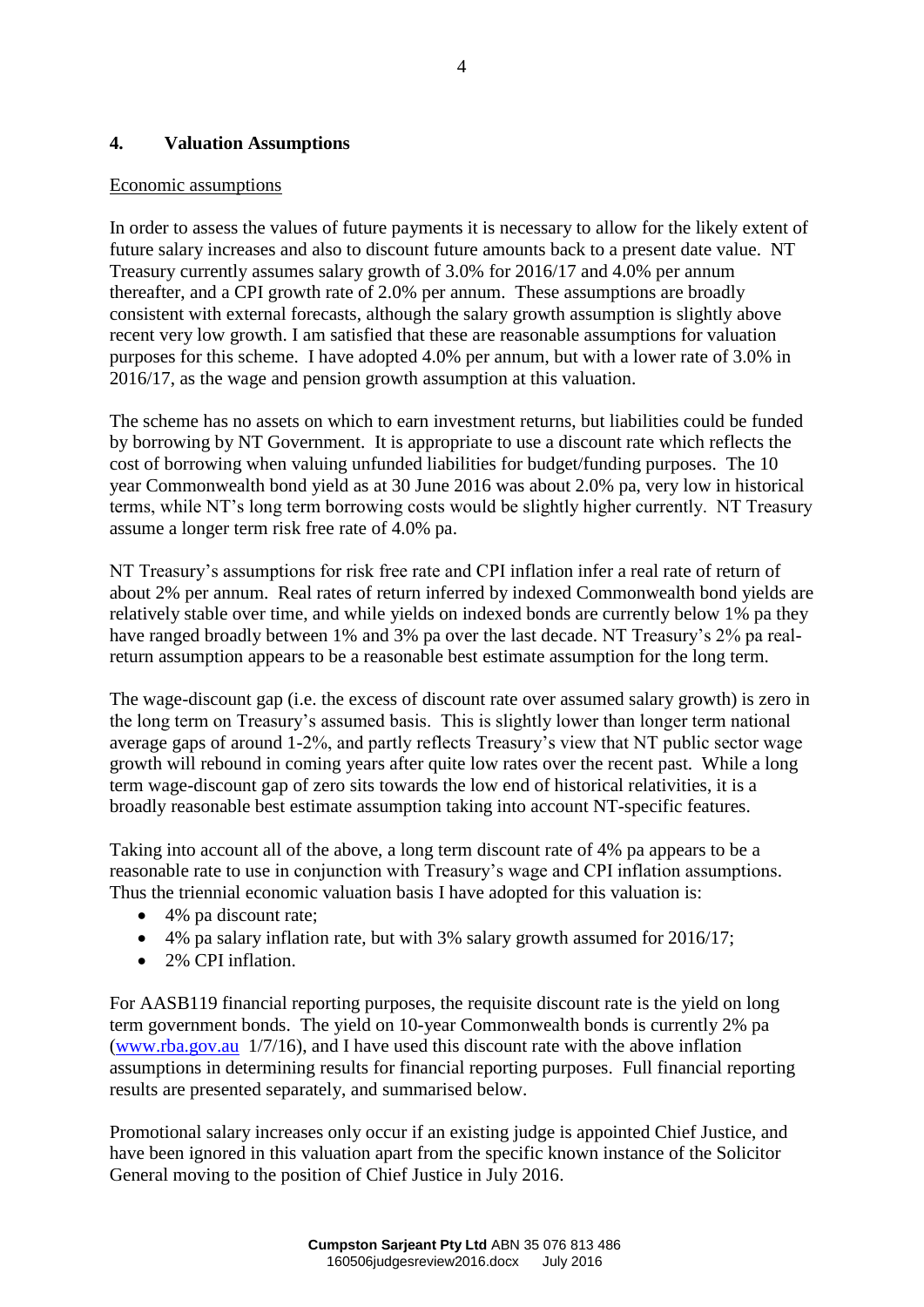# Demographic assumptions

These assumptions relate to the members of the scheme – ages at entry, rates of exit, spouse details, mortality rates as pensioners, etc. Assumptions are made based on the very limited scheme experience supplemented by experience from other schemes. Details of the assumptions adopted are summarised in Appendix 2.

# *In-service mortality*

One judge died in service during the last twelve years. However, in practice judges will tend to retire and claim an ill-health pension if they become ill, so deaths in service can be expected to be rare, and at much lower levels than underlying population mortality rates. I have adopted an assumption of 60% of Australian Life Tables 2010-12 as the in-service mortality rates.

# *Invalidity*

There have been no invalidity retirements during the last 17 years. However, a substantial benefit may be available on invalidity in certain circumstances, so it is necessary to allow for the possibility of invalidity exits. I have adopted rates which increase from a low base to 2.5% at ages above 60. These rates are unchanged from the previous assessment. The invalidity decrement is only applied in the valuation model prior to qualification for a retirement pension.

# *Pensioner mortality*

I have adopted the Australian Life Tables 2010-12 for pensioner mortality. These rates have been updated from the population table used in the previous valuation (Australian Life Tables 2005-07), and are based on the latest published tables from the Australian Government Actuary. I have also incorporated allowance for future mortality improvements for pensioners (and improvement between 2011 and the valuation date) based on the average rates observed for the last 25 years, set out in the Australian Life Tables 2010-12. The new mortality rates are slightly higher than those from the previous table (after allowing for assumed population mortality improvements) and so liability results are slightly lower using the new rates. There is no selection effect for pensioners, and not enough experience to suggest that these pensioners will have experience any different to the overall Australian population at the same ages.

#### *Age retirement rates*

Assumed age retirement rates only apply once a member has qualified for a pension. I have adopted rates of 25% per year from age 60 to age 67, increasing to 100% at age 70. This means the majority of judges are assumed to retire within about 4 years of becoming eligible to do so, consistent with experience. These rates are unchanged from the previous review and are supported by (sparse) recent experience.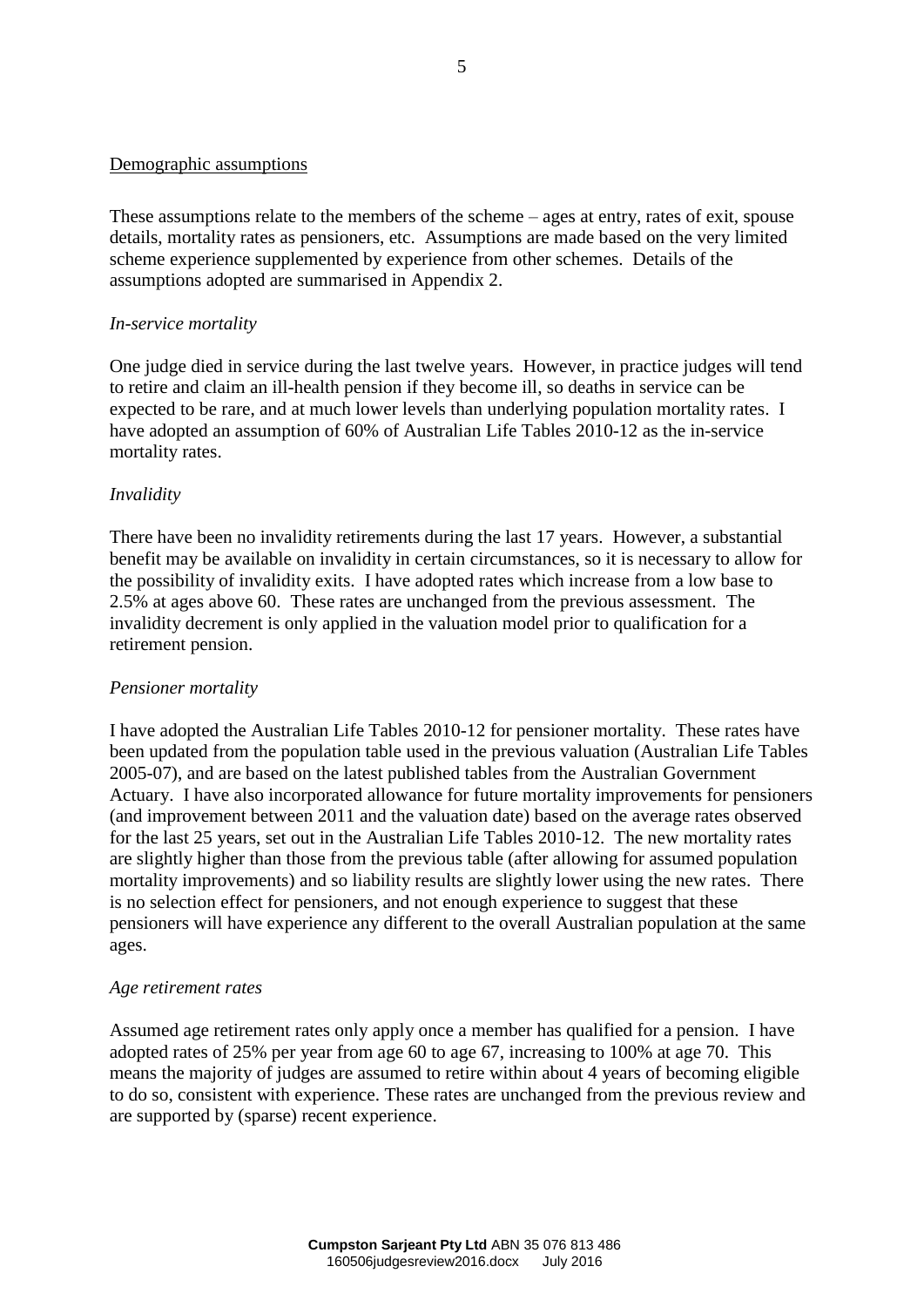# *Resignation/transfer rates*

Resignation is extremely unlikely due to the greatly reduced value of benefits and transfers to other judicial schemes seem unlikely. I have assumed that judges will leave the scheme as resignations or transfers at the rate of 1% per year. This is equivalent to assuming one resignation about every twelve years. There have been no recent resignations.

# *Proportions married and age differences between judges and their spouses*

I have adopted the same basis as was used in the previous valuation. Proportions married are at death, rather than at retirement, and reduce from 80% at age 60 to 40% at age 90. Spouses are assumed to be younger than judges.

# *New entrants*

There have been three new entrants, of nearest age 57, 61 and 64 in the last 6 years. I have adopted the same new entrant age profile as used at the previous valuation, with new entrants assumed to range in age from 45 to 65. This assumption is relevant in producing projected financial results, and in estimating the cost of the scheme.

The only deviation from the demographic assumptions above is that I have allowed explicitly for the known circumstances of the retirement of the Chief Justice and consequent membership changes expected in July 2016:

- commencement of pension for current Chief Justice;
- increase in salary for current Solicitor General on move to Chief Justice role;
- new Solicitor General.

# **5. Valuation Method**

Each judge's expected future benefits are projected using the assumed decrement rates and rates of salary increase. These future payments have then been discounted to the valuation date using the assumed discount rate. Reversionary spouse benefits are also valued in the same way.

The liability for future benefits payable to current judges is split between past and future service using the proportionate approach. I have apportioned the accrual of benefit over the period between entry and the point at which the maximum benefit accrual is achieved, i.e. the first point at which the pension benefit vests. Once the maximum benefit accrual is reached, the benefit is considered to be fully accrued. This apportionment method is consistent with the requirements of paragraph 67 of AASB119, and is the proportionate approach described in Professional Standard 402 of the Actuaries Institute.

Current pensioners' expected future benefits are projected in the same way as for current members, using assumed mortality rates, proportions married and future salary increases. The whole liability for each pensioner is an accrued liability.

No allowance is made for surcharge debts in the valuation.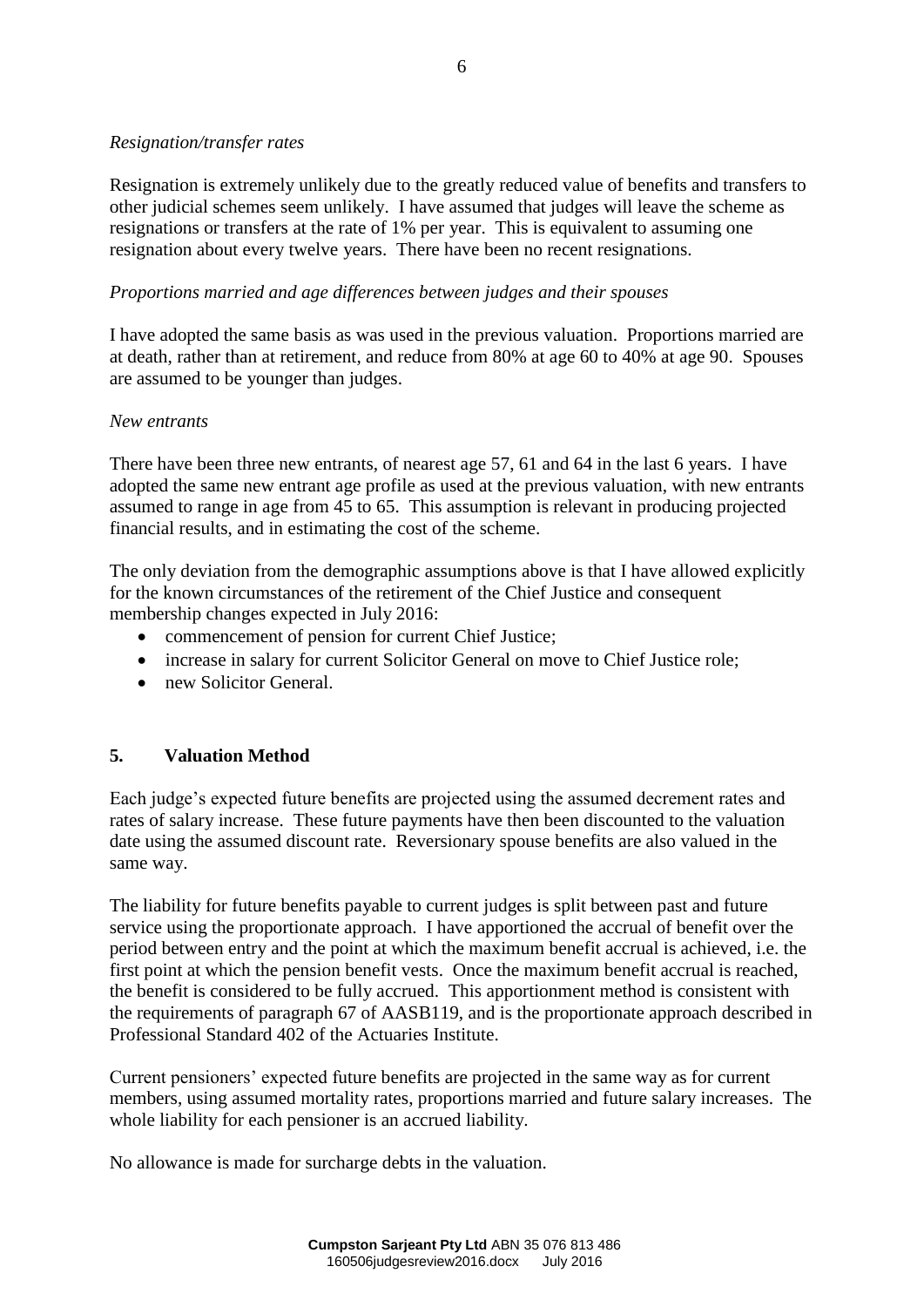# **6. Valuation Results**

|                |               | 2013          | 2016        | 2016        |
|----------------|---------------|---------------|-------------|-------------|
|                | Membership    | 3.8% discount | 2% discount | 4% discount |
|                | at 2016       | ŚΜ.           | \$Μ         | <b>SM</b>   |
| <b>Members</b> | 8 members     | 23.71         | 38.299      | 25.677      |
| Pens (incl.    | 12 pensioners |               |             |             |
| reversions)    | 2 reversions  | 60.72         | 70.656      | 56.232      |
| Total          |               | 84.43         | 108.955     | 81.910      |

Accrued liabilities at 30 June 2016, as well as at the last triennial valuation, are shown below.

The accrued liability has decreased from \$84.4M to \$81.9M in the last three years. The progression from 2013 to 2016 is as follows:

| Liability at 2013                                          | \$84.4M    |
|------------------------------------------------------------|------------|
| Expected liability at 2016                                 | \$101.5M   |
| Change in discount rate at 2016 from 3.8% to 4% pa         | -\$2.2M    |
| Change in salary/pension inflation rate from 4.5% to 4% pa | $-56.8M$   |
| Change in assumed mortality                                | -\$2.3M    |
| Salary/pension inflation lower than expected 2013-2016     | -\$8.6M    |
| Other experience variations                                | $+$ \$0.3M |
| Actual liability at 2016                                   | \$81.9M    |

The above progression shows some significant changes between 2013 and 2016. The economic basis at the current review is less conservative than in 2013, reducing liability considerably. Salary growth over the triennium was much lower than expected, reducing liability compared to expectations even further.

The scheme is open to new members, and so the liability is expected to increase over time in line with salary increases and further service accruals for current and future judges. The new entrant funding rate (the employer contribution rate required to fund the expected benefits for a typical new entrant) is 126% of salary at this valuation and the contributor future service funding rate (the employer contribution rate required to fund expected future accruals of current members over expected future service) is 93% of salary.

The sensitivity of the valuation result to changes in assumptions is demonstrated below.

| Assumption variation            | Impact of change | Liability |
|---------------------------------|------------------|-----------|
| Base triennial assumptions      |                  | \$81.9M   |
| Discount rate +1% pa            | $-9.8%$          | \$72.1M   |
| Wage inflation rate +1% pa      | $+11.8%$         | \$93.7M   |
| Mortality rates -10%            | $+2.8%$          | \$84.7M   |
| Resignation from 1% to 5% pa    | $-3.2%$          | \$78.7M   |
| Lower ret. rates $@$ ages 60-67 | $-1.3%$          | \$80.6M   |

The valuation result is sensitive to the discount rate and wage inflation assumptions. Mortality rates estimate the expected future term of payments, so are also an important determinant of liability. Exit rates (either as resignations or retirements) for younger members impact on likelihood of pension, while retirement rates only impact on timing, rather than eligibility for pension, so are less important.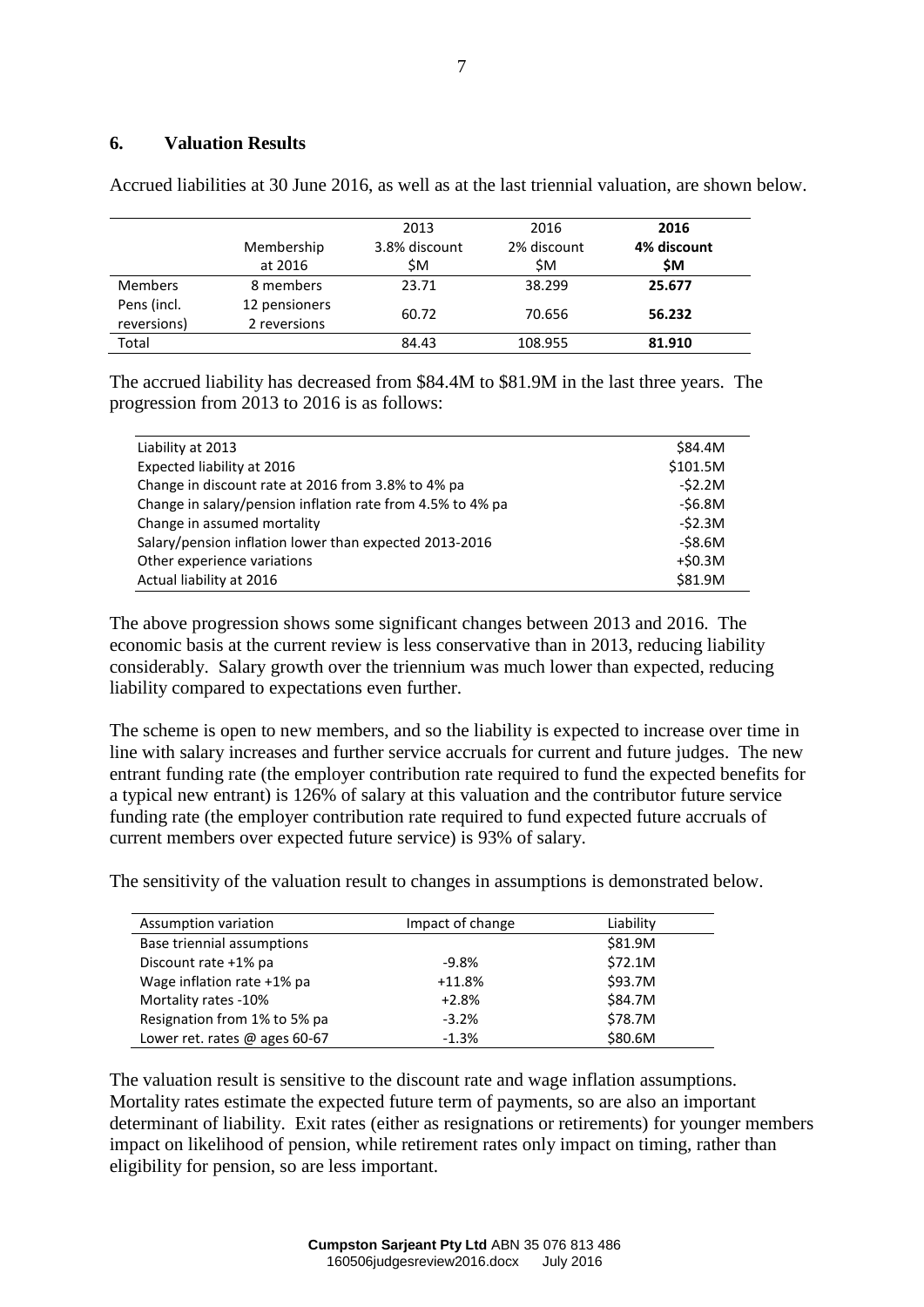# **7. Projections**

The table below sets out expected future payments in each financial year and expected accrued liabilities at the end of each year. Existing members and new entrants are included in the projection. All amounts are expressed in nominal dollars of the projection year.

|         | Projected cash flows |               |       |          | Projected accrued liability |        |         |
|---------|----------------------|---------------|-------|----------|-----------------------------|--------|---------|
| Year to |                      | $(5$ million) |       |          | $(5$ million)               |        | as at   |
| 30 June | In force             | New ents      | Total | In force | New ents                    | Total  | 30 June |
| 2016    |                      |               |       | 81.91    | 0.00                        | 81.91  | 2016    |
| 2017    | 3.28                 | 0.00          | 3.28  | 85.99    | 0.37                        | 86.37  | 2017    |
| 2018    | 3.42                 | 0.00          | 3.43  | 90.08    | 1.05                        | 91.13  | 2018    |
| 2019    | 3.55                 | 0.00          | 3.55  | 94.07    | 1.97                        | 96.05  | 2019    |
| 2020    | 3.78                 | 0.01          | 3.78  | 96.97    | 4.21                        | 101.18 | 2020    |
| 2021    | 4.08                 | 0.02          | 4.10  | 98.66    | 7.17                        | 105.84 | 2021    |
| 2022    | 4.34                 | 0.03          | 4.37  | 99.78    | 10.85                       | 110.64 | 2022    |
| 2023    | 4.72                 | 0.05          | 4.77  | 99.96    | 16.23                       | 116.19 | 2023    |
| 2024    | 5.14                 | 0.07          | 5.21  | 99.41    | 22.58                       | 121.98 | 2024    |
| 2025    | 5.39                 | 0.10          | 5.49  | 98.58    | 29.50                       | 128.08 | 2025    |
| 2026    | 5.54                 | 0.13          | 5.68  | 97.57    | 37.06                       | 134.63 | 2026    |
| 2027    | 5.70                 | 0.19          | 5.89  | 95.79    | 45.17                       | 140.96 | 2027    |
| 2028    | 5.86                 | 0.27          | 6.12  | 93.53    | 53.86                       | 147.39 | 2028    |
| 2029    | 5.99                 | 0.37          | 6.35  | 91.04    | 63.18                       | 154.22 | 2029    |
| 2030    | 6.09                 | 0.52          | 6.61  | 88.35    | 72.43                       | 160.79 | 2030    |
|         |                      |               |       |          |                             |        |         |
| 2035    | 6.22                 | 2.11          | 8.33  | 72.52    | 121.58                      | 194.10 | 2035    |
| 2040    | 5.78                 | 4.36          | 10.14 | 54.36    | 182.03                      | 236.39 | 2040    |
| 2045    | 4.81                 | 7.16          | 11.97 | 36.56    | 253.87                      | 290.43 | 2045    |
| 2050    | 3.50                 | 11.12         | 14.62 | 21.63    | 332.89                      | 354.52 | 2050    |
| 2055    | 2.24                 | 15.83         | 18.06 | 10.86    | 423.03                      | 433.89 | 2055    |
| 2060    | 1.19                 | 21.10         | 22.30 | 4.15     | 524.67                      | 528.82 | 2060    |

The projections make no allowance for the repayment of surcharge debts. There is no allowance for any increase in the number of judges, but the scheme is assumed to remain open indefinitely for the purpose of these projections.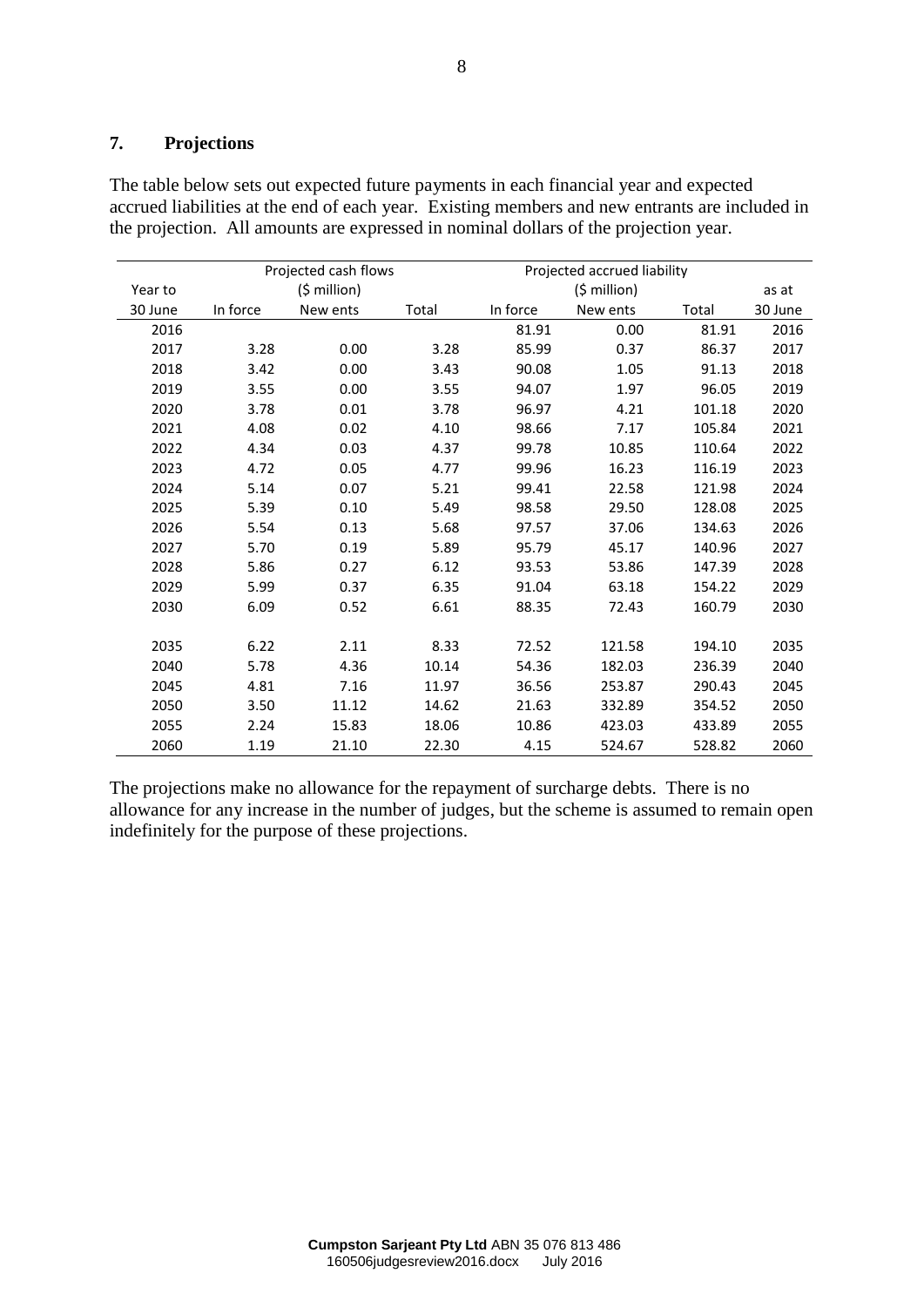# **8. Summary and Recommendations**

Based on the assumptions set out in this review the accrued liability at 30 June 2016 is \$81.909M, and benefit payments over the next 3 financial years are expected to be \$3.3M, \$3.4M and \$3.6M.

The number of pensioners, both former judges and spouses, will increase slowly in coming years. Overall membership will continue to increase in this open scheme for many years.

Actuarial reviews aid financial reporting and policy analysis and comply with the spirit of SIS. I recommend that the next review be carried out as at 30 June 2019.

John Rawsthorne Actuary 19 July 2016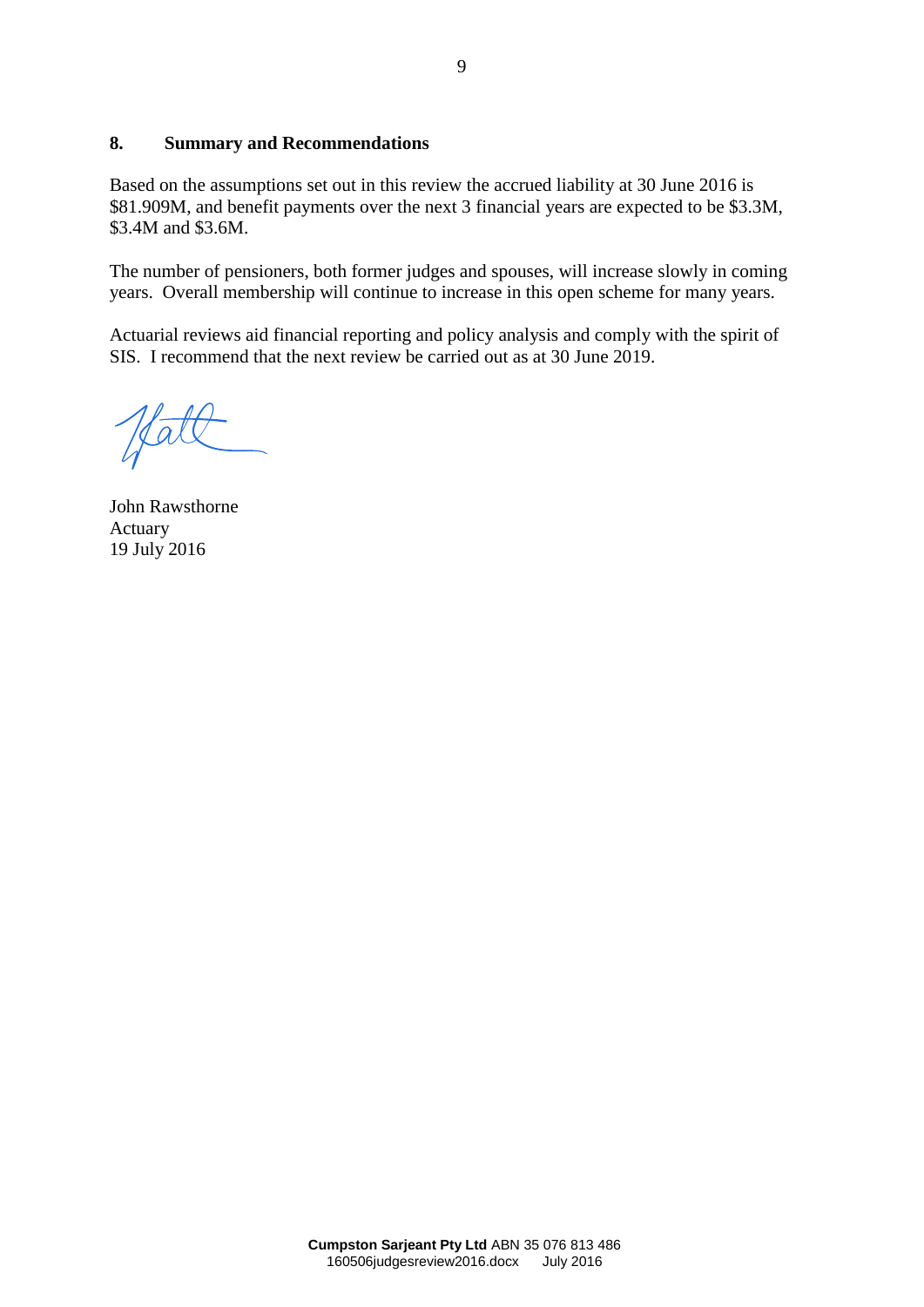# **Appendix 1 Benefit Design**

Salary is the current judicial salary is the salary payable at any time to the holder of that judicial position. Thus pensions are indexed to movements in salaries.

Membership is open to the Director of Public Prosecutions and the Solicitor General as well as to judges.

The maximum retirement age is 70 for all members. Previously the Solicitor General and Director of Public Prosecutions had a maximum retirement age of 65, but this is now 70, consistent with other members.

# Age Retirement

Members may retire on a pension of 60% of salary after attaining age 60 and completing 10 years of service.

Members who reach their maximum retirement age and have completed between 6 and 10 years of service receive a pension of 0.5% of salary for each completed month of service.

# Ill health

Members retiring due to permanent disability or infirmity receive a pension of 60% of salary provided they would have completed 10 years of service if they had continued to serve until the maximum retirement age. If less than 10 years would have been served the benefit is 0.5% per potential month of service.

#### Death

On death in service or after retirement a pension of 62.5% of the pension that would have been payable on ill health retirement, or was being paid, is paid to a surviving spouse. The spouse must have married before retirement, before the judge attained age 60 or more than 5 years before the death of the judge, and the pension ceases if the spouse remarries.

#### Children's pensions

A very small pension is payable to a child if a widow(er) of a judge is receiving a pension. A large pension is payable to a child if a judge dies without leaving a widow(er) or if a widow(er) dies. No allowance has been made for child pensions in this valuation.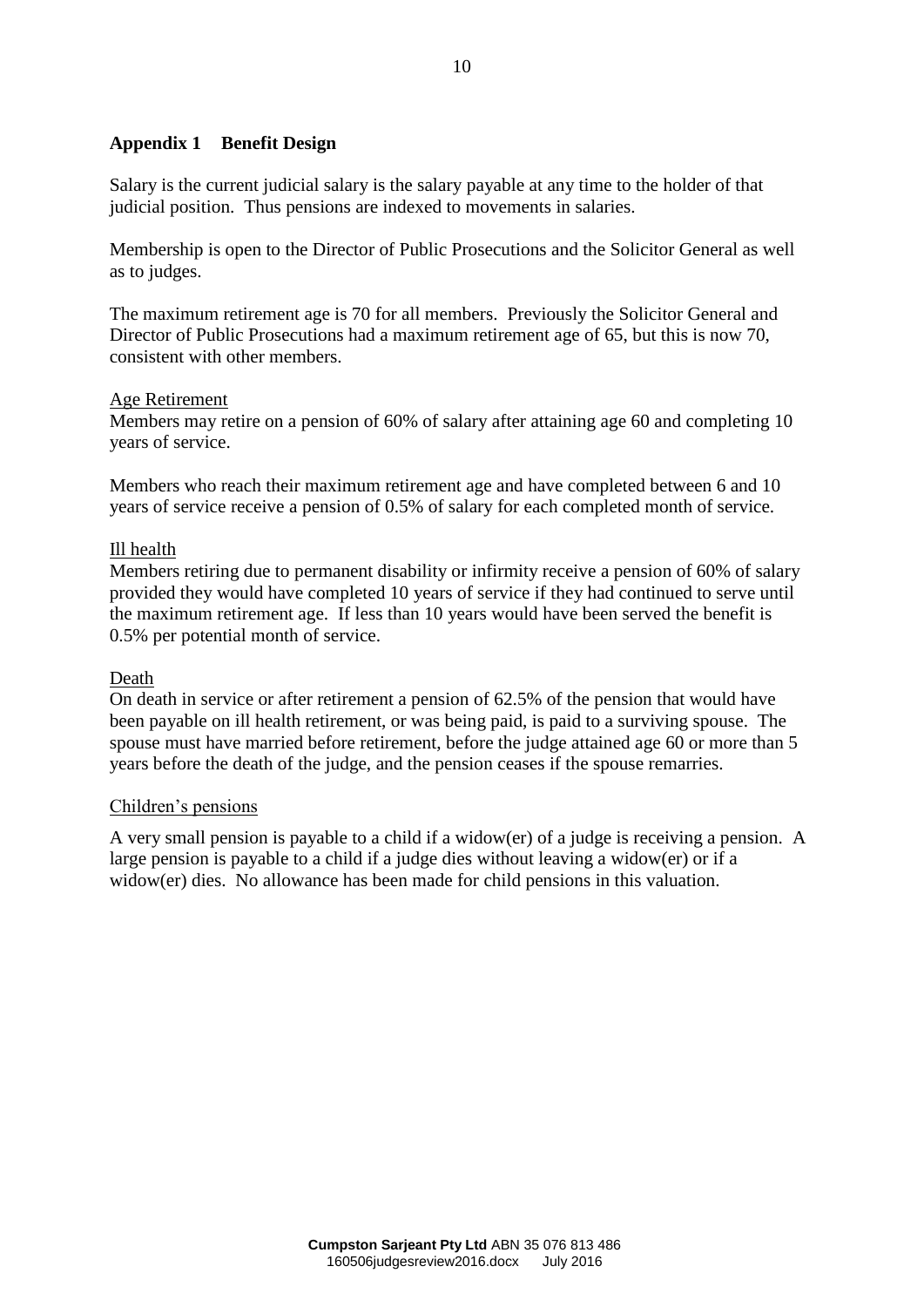# **Appendix 2 Demographic Assumptions**

| Age | Death | Invalidity | Resignation | Retirement |
|-----|-------|------------|-------------|------------|
| 45  | 0.001 | 0.002      | 0.01        |            |
| 50  | 0.002 | 0.004      | 0.01        |            |
| 55  | 0.003 | 0.011      | 0.01        |            |
| 60  | 0.004 | 0.022      | 0.01        | 0.25       |
| 61  | 0.004 | 0.024      | 0.01        | 0.25       |
| 62  | 0.005 | 0.025      | 0.01        | 0.25       |
| 63  | 0.005 | 0.025      | 0.01        | 0.25       |
| 64  | 0.006 | 0.025      | 0.01        | 0.25       |
| 65  | 0.006 | 0.025      | 0.01        | 0.25       |
| 66  | 0.007 | 0.025      | 0.01        | 0.25       |
| 67  | 0.008 | 0.025      | 0.01        | 0.25       |
| 68  | 0.008 | 0.025      | 0.01        | 0.30       |
| 69  | 0.009 | 0.025      | 0.01        | 0.50       |
| 70  |       |            |             |            |

# Members and New Entrants

Males and females have the same in-service demographic assumptions.

• Retirement rates only apply once pension entitlement has been reached. Invalidity and resignation decrements only apply prior to reaching pension entitlement.

Pensioners and Spouses

| Age | Death of | Death of | Proportion | Rate of Mort |
|-----|----------|----------|------------|--------------|
|     | Male     | Female   | married    | Improvement  |
| 50  | 0.0029   | 0.0018   | 0.80       | 0.0205       |
| 55  | 0.0044   | 0.0026   | 0.80       | 0.0243       |
| 60  | 0.0066   | 0.0040   | 0.80       | 0.0271       |
| 65  | 0.0105   | 0.0062   | 0.79       | 0.0286       |
| 70  | 0.0167   | 0.0103   | 0.77       | 0.0286       |
| 75  | 0.0289   | 0.0181   | 0.72       | 0.0268       |
| 80  | 0.0519   | 0.0332   | 0.63       | 0.0228       |
| 85  | 0.0934   | 0.0664   | 0.54       | 0.0172       |
| 90  | 0.1612   | 0.1281   | 0.40       | 0.0102       |
| 95  | 0.2478   | 0.2188   | 0.26       | 0.0021       |

• Spouses are assumed to be 4 years younger than pensioners up to age 90, after which they are assumed to be 5 years younger.

#### New entrant distribution

The assumed distribution of future new entrants per age is set out below. One in four is assumed to be female. All other new entrant assumptions are consistent with assumptions for current members.

| Age   | <b>Chief Justice</b>     | Judges                   | <b>Public servants</b> |
|-------|--------------------------|--------------------------|------------------------|
| 46-49 | $\overline{\phantom{a}}$ | 0.06                     | 0.02                   |
| 50-56 | 0.012                    | 0.06                     | 0.02                   |
| 57-59 | 0.012                    | $\overline{\phantom{0}}$ | ۰                      |